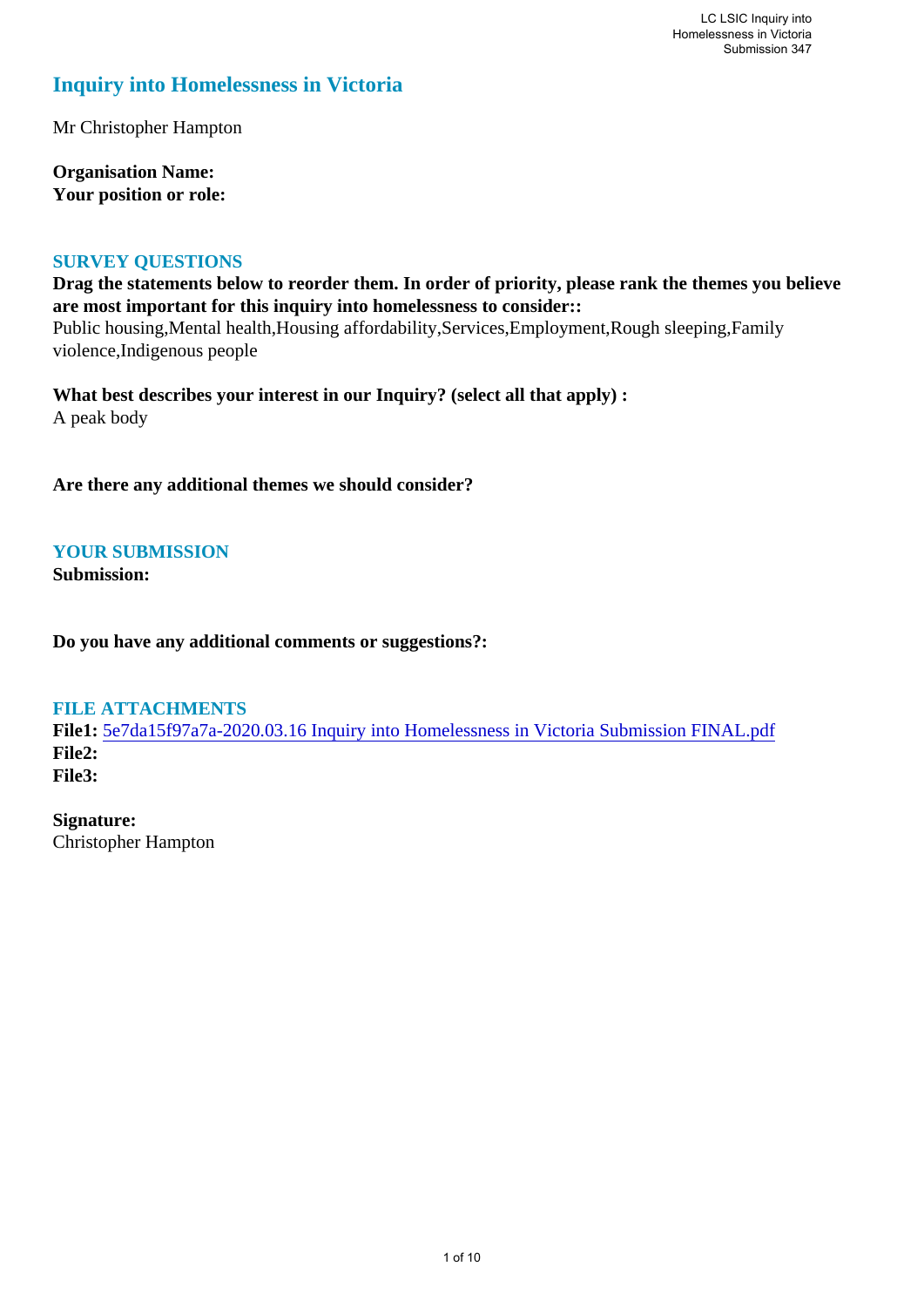

# **INQUIRY INTO HOMELESSNESS IN VICTORIA**

# **Submission**

27 March 2020

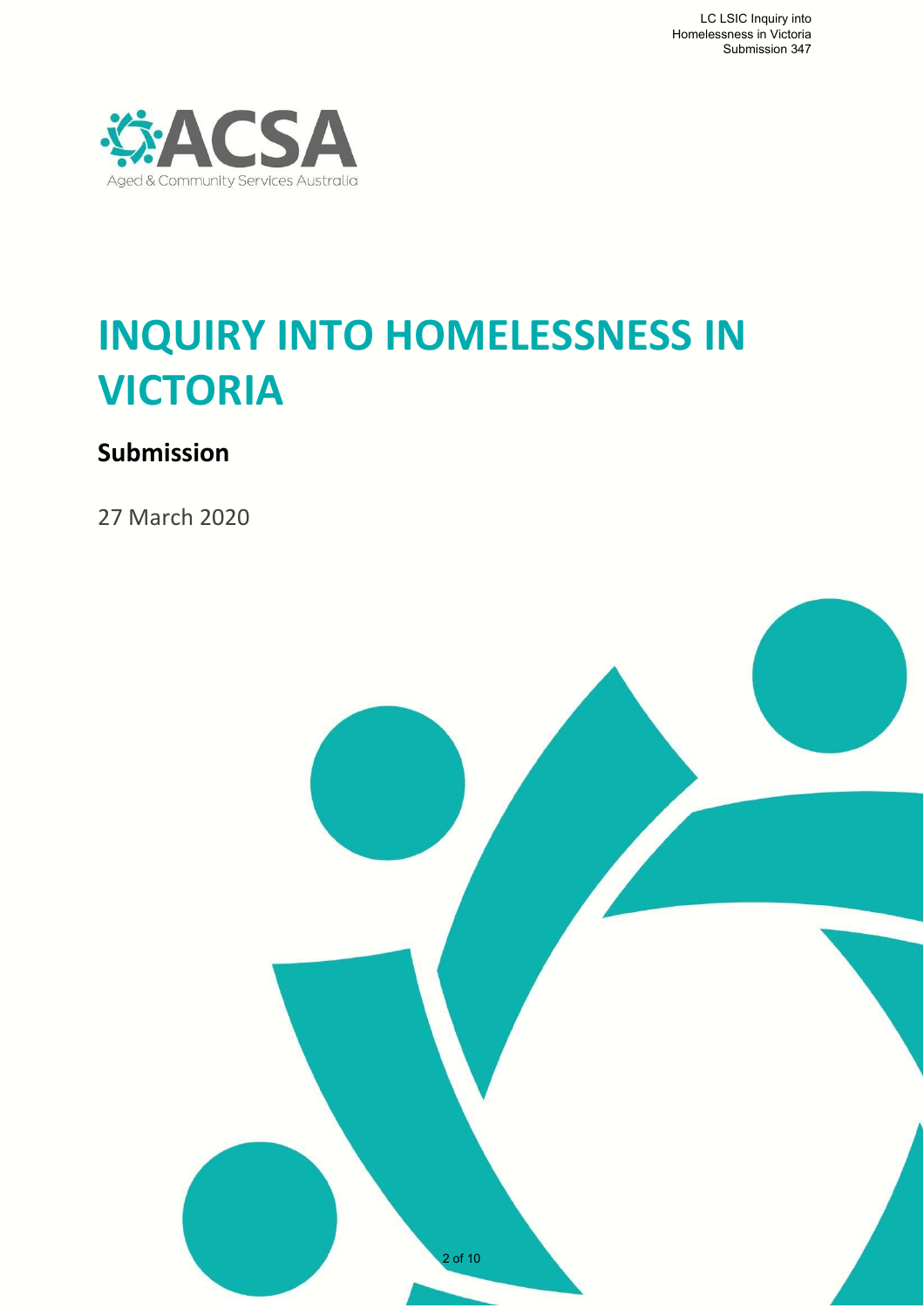## **ABOUT ACSA**

Aged & Community Services Australia (ACSA) is the leading aged care peak body supporting over 700 church, charitable and community-based, not-for-profit organisations. Not-for-profit organisations provide care and accommodation services to about one million older Australians.<sup>1</sup>

ACSA represents, leads and supports its members to achieve excellence in providing quality affordable housing and community and residential care services for older Australians.

Aged care providers make a significant \$17.6 billion contribution to the economy by producing outputs, employing labour, paying wages and through buying goods and services. <sup>2</sup> This is akin to the contribution made by the residential housing, beef and dairy industries. In many regional and rural areas aged care is the largest employer, which is where the majority, if not all, providers are not-for-profit.

ACSA members are important to the community and the people they serve and are passionate about the quality and value of the services they provide, irrespective of their size, service mix or location.

# **ACSA CONTACTS**

**Pat Sparrow,** CEO Aged & Community Services Australia Suite 3, Level 6, 24 Collins Street Melbourne VIC 3000

www.acsa.asn.au

**Elizabeth Teece,** Policy and Member Advice Officer Aged & Community Services Australia Level 6, 5 Rider Boulevard Rhodes NSW 2138

[www.acsa.asn.au](http://www.acsa.asn.au/)

<sup>1</sup>Australian Government, Department of Health, Report on the Operation of the *Aged Care Act 1997*, November 2017.

<sup>2</sup>Deloitte Access Economics, *Australia's aged care sector: economic contribution and future directions*, Aged Care Guild, June 2016, page 24.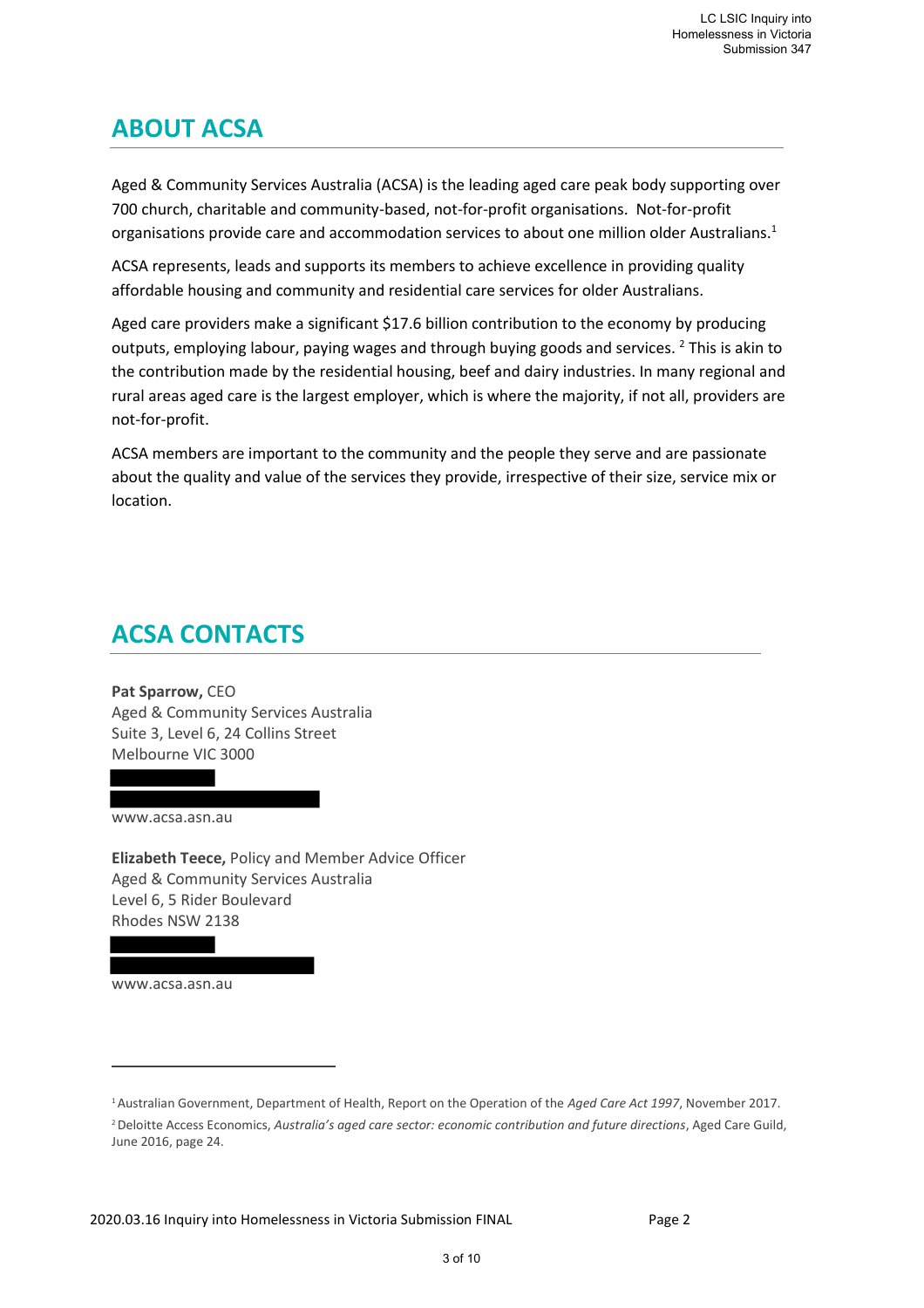### **INTRODUCTION**

ACSA is pleased to have the opportunity to contribute to the Parliament of Victoria Legislative Council's Legal and Social Issues Committee's *Inquiry into Homelessness in Victoria.* This Inquiry commenced during Homelessness Week 4th -10th August 2019 and has called for contributions by 16 March 2020.

On 7 June 2019, the Legislative Council agreed to the following motion:

"That this House requires the Legal and Social Issues Committee to inquire into, consider and report, within 12 months, on the state of homelessness in Victoria and in particular, the Committee should -

- 1. provide an independent analysis of the changing scale and nature of homelessness across Victoria;
- 2. investigate the many social, economic and policy factors that impact on homelessness; and
- 3. identify policies and practices from all levels of government that have a bearing on delivering services to the homeless."

In this submission, ACSA will address these terms of reference particularly as they relate to older people who are homeless or at risk of becoming homeless in Victoria.

ACSA supports the principle that housing is a human right as set out in Article 25.1 of the Universal Declaration of Human Rights<sup>1</sup> and sees the elimination of homelessness as the only acceptable imperative.

### **ANALYSIS OF SCALE AND NATURE OF HOMELESSNESS**



#### **Where do people aged 65+ live in Australia?**

<sup>1</sup> United Nations, *The Universal Declaration of Human Rights*, 1948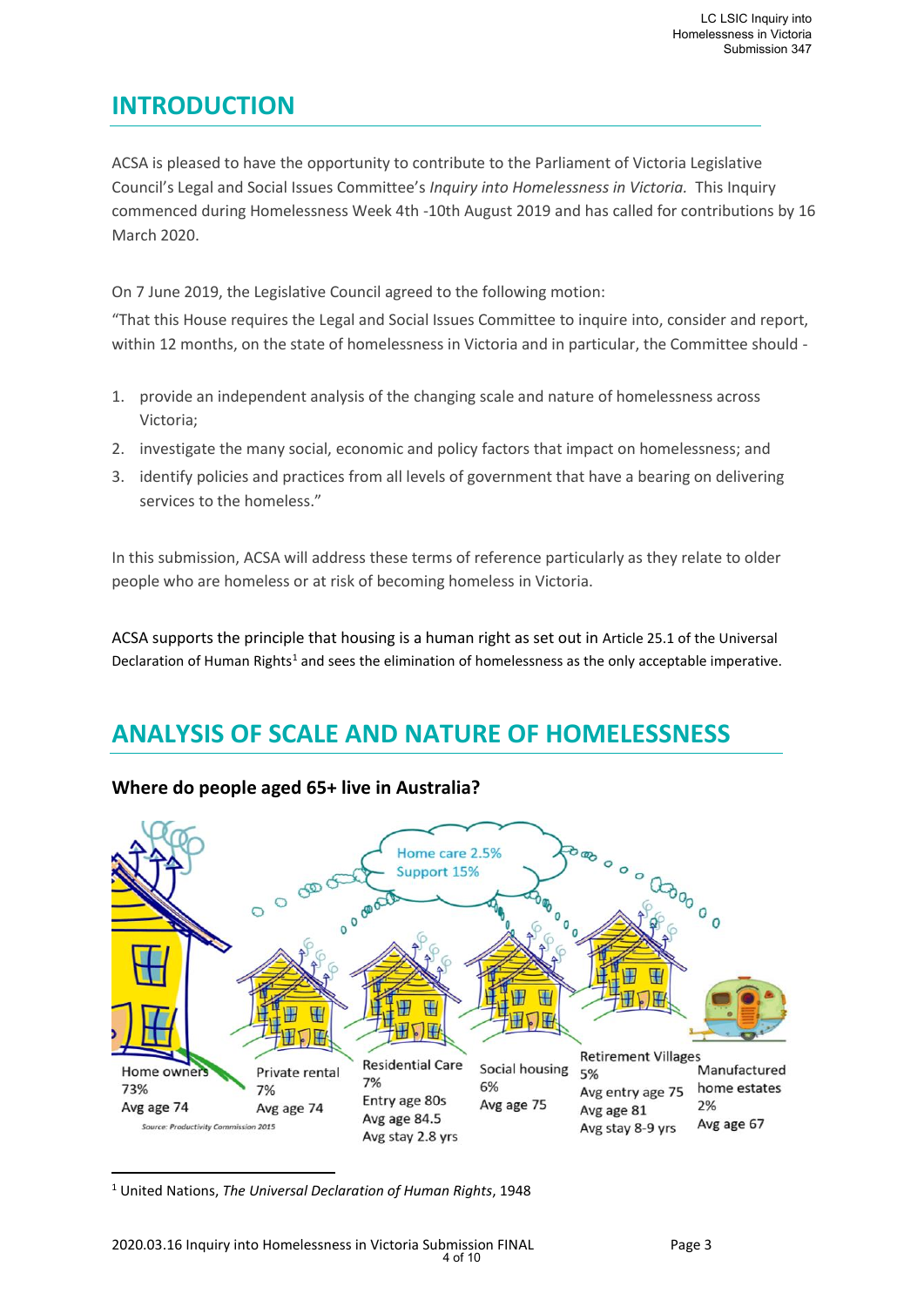#### **Who is at risk?**

- $\hat{\mathbf{r}}$ Older people who are experiencing homelessness are not represented in the previous graphic. While the ABS 2016 census shows that the percentage of older people who are homeless was 0.3%, the numbers of people affected is unacceptably high and growing, especially among older women. At the same time, the supply of secure and affordable housing is diminishing.
- $\hat{\mathbf{n}}$ The group in the graphic most likely to be at risk of becoming homeless is older people living in private rental.
- $\hat{\mathbf{n}}$ The elderly homeless are particularly at risk as this cohort has a high incidence of premature ageing and a complexity of care needs across physical, psychological and social dimensions.
- Traditionally, our retirement income systems and housing security has been predicated on home  $\hat{\mathbf{n}}$ ownership as the asset base. Continually rising costs and mortgage debts over recent decades have been eroding this base which puts at risk those who are assumed to have financial and housing security.

#### **How many people are experiencing homelessness?**

- $\hat{\mathbf{r}}$ All ages: 116,427 people were homeless in Australia; 24,817 or 21% are in Victoria<sup>2</sup>
- Aged 55+: 18,625 or almost 1 in every 6 of all homeless in Australia; 3,311 or 18% are in Victoria<sup>3</sup>  $\ddot{\bullet}$
- Aged 55+: 58% increase in Victoria since 2006; 23% since 2011<sup>4</sup>  $\triangle$
- $\ddot{\bullet}$ Older women are the fastest growing cohort of people experiencing homelessness in Victoria:



*Graphic by Housing for the Aged Action Group, Victoria Inquiry submission 2020*

Aged 55+: 11,963 people were assisted by Specialist Homelessness Services in Victoria in 2017-18. This is 50% of the total number of older people assisted across Australia.<sup>5</sup>

<sup>2</sup> ABS, *2049.0 - Census of Population and Housing: Estimating homelessness*, 2016

<sup>3</sup> ibid

<sup>4</sup> ibid

<sup>5</sup> Australian Institute of Health and Welfare, *Older clients of Specialist Homelessness Services*, Supplementary Tables, 2019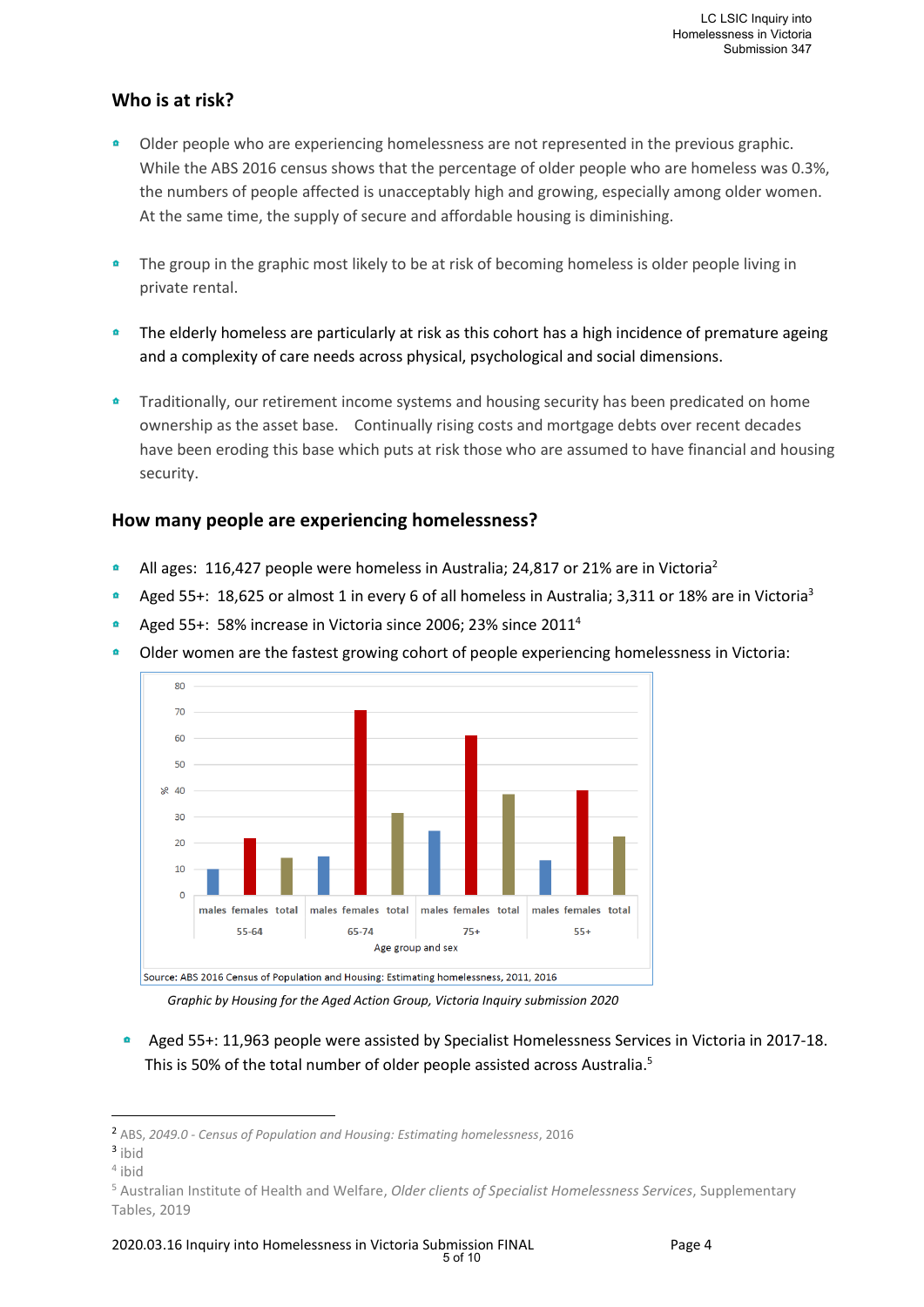#### **How many people are at risk of homelessness?**

- $\hat{\mathbf{n}}$ 336,174 aged 55+ in private rental in Australia in 2011 (43% increase over five years)<sup>6</sup>
- 43% of renters aged 65 and over are in poverty in Australia<sup>7</sup>
- <sup>2</sup> 3.2% of listed properties in Australia were affordable for couples on the aged pension (2.0% in Victoria) and 0.8% for singles on the aged pension (0.2% in Victoria) $8,9$
- <sup>a</sup> 47% of homeowners aged 55 to 64 years owed money on a mortgage in Australia in 2015. This rate has more than tripled over 14% in 1990.<sup>10</sup>

#### **What are the options for those at risk?**

- Private rental and live in poverty paying more than 30% of their income on housing  $\pmb{\hat{\mathbf{n}}}$
- $\hat{\mathbf{n}}$ Retirement villages: rental
	- $\circ$  While this is an affordable and appropriate model for older people, supply is short as it is very difficult for providers to make it work financially.
	- $\circ$  Retirement villages deliver many benefits for residents and the broader community:<sup>11</sup>
		- o Delay moves to residential aged care by 5 years
		- o Reduce the number of hospital admissions
		- o Reduce hospital stays by an estimated 2 days
		- o Reduce GP visits where a village has on-site medical services
		- o Improve mental health by reducing social isolation
		- o Make a significant contribution to GDP.
- Independent Living Units (ILUs)
	- o The Commonwealth Government, through the Aged Persons Homes Act (APHA) in force between 1954 and 1986 subsidised the development of 34,700 ILUs across Australia.
	- $\circ$  ILUs are self-contained dwellings providing rental housing for older persons with low incomes and low value assets, and who do not own their own home. Prospective residents pay either a low ingoing contribution or an ongoing rental amount.
	- $\circ$  They were predominately built, owned and managed by the church and charitable sectors.
	- $\circ$  They operate under state or territory residential tenancy or retirement village legislation.
	- $\circ$  Much of the original ILU housing stock is now between 30 and almost 70 years old and in urgent need of upgrading, reconfiguration and in some cases, replacement. Most of the units are small, one bedroom and now below community standards.
	- $\circ$  Funding for the ILU program was transferred from the Commonwealth to the States in 1986, placing them in competition for funding with state housing authorities and community housing organisations. The result is that ILUs have been largely ignored by funding bodies ever since.
	- $\circ$  Despite the fact that ILUs in 2004 provided 27% of all social housing for older Australians<sup>12</sup>, there is no systematic approach to funding the capital work now required.

<sup>6</sup> Institute for Social Science Research (ISSR), *Older Women's Pathways out of Homelessness in Australia*, 2014, p6 <sup>7</sup> ACOSS, *Poverty in Australia*, 2020

<sup>8</sup> Anglicare Australia, *Rental Affordability Snapshot*, April 2019

<sup>9</sup> Anglicare Victoria, *Rental Affordability 2019 Victoria Snapshot*

<sup>10</sup> https://theconversation.com/older-and-poorer-retirement-income-review-cant-ignore-the-changing-role-of-home-131151 viewed 27/02/2020

<sup>11</sup> Grant Thornton, *National Overview of RV Sector, 2014*

<sup>12</sup> McNelis, S. (2004) *Independent living units: the forgotten social housing sector*. Australian Housing and Urban Research Institute and Swinburne-Monash Research Centre, AHURI Final Report No. 53.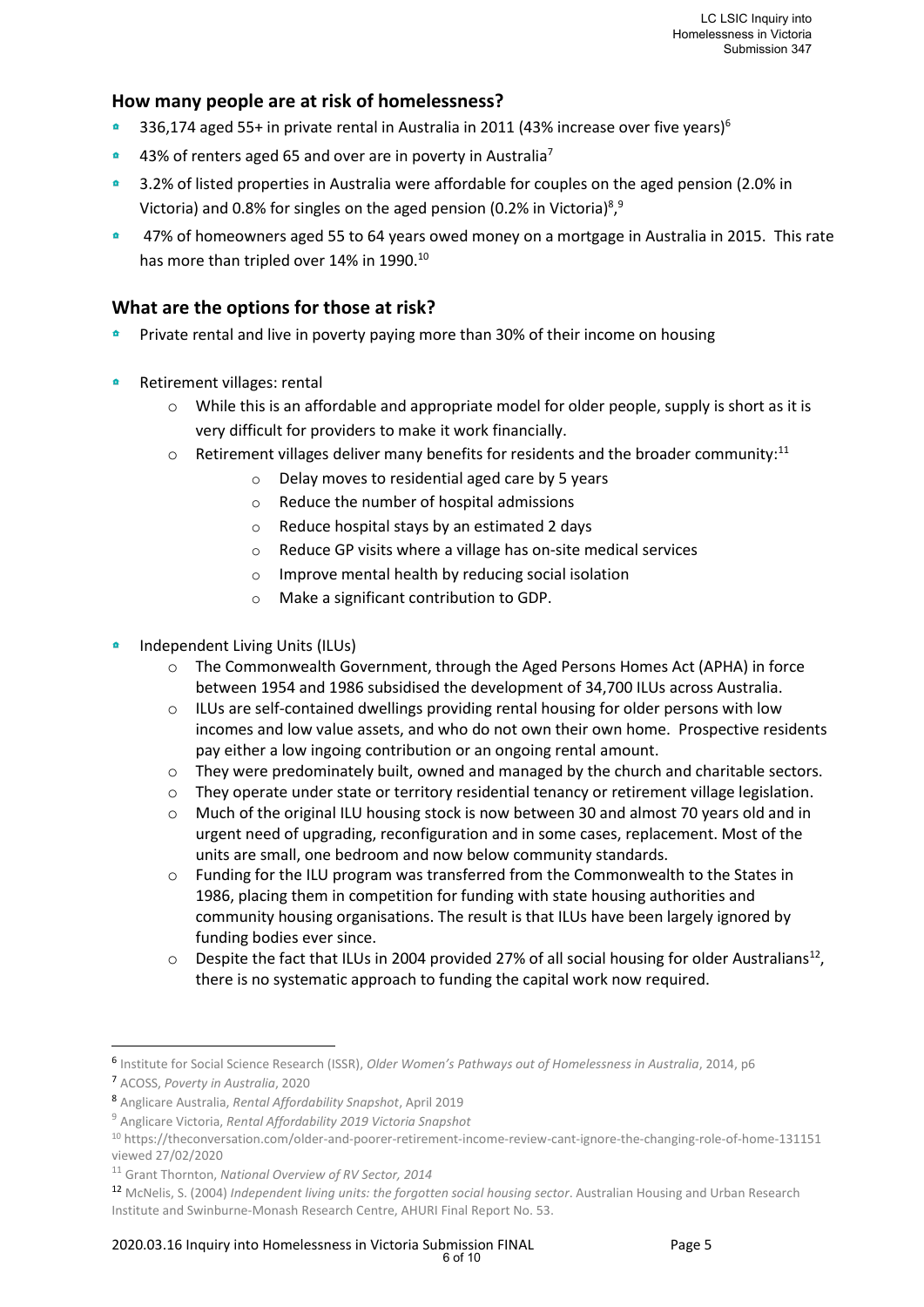- $\hat{\mathbf{n}}$ Land lease communities / Manufactured home parks
	- o While this can be an affordable option, communities tend to be built on the urban outskirts away from essential services and community opportunities.
- $\hat{\mathbf{n}}$ Social housing
	- o Public housing stock in Victoria declined by 581 dwellings between 2006 and 2016 and supply has not grown to meet demand<sup>13</sup>
	- o Community housing has increased by 9,593 dwellings or 81% 2006 to 2016 but has not kept up with household growth $14$
- 查 Residential aged care
	- o There a few facilities in Australia that operate aged care at 100% concessional rate offering housing and support services for eligible homeless people. Wintringham, pioneer of this model, has been operating in Victoria since 1989.
- Homelessness which includes the various marginal housing options.  $\pmb{\hat{\mathbf{n}}}$

### **FACTORS THAT IMPACT ON HOMELESSNESS**

The Australian Bureau of Statistics succinctly describes in the introduction to its key findings on homelessness the factors that impact on homelessness:

"Homelessness is not just the result of too few houses. Its causes are many and varied. Domestic violence, a shortage of affordable housing, unemployment, mental illness, family breakdown and drug and alcohol abuse all contribute to the level of homelessness in Australia (FaHCSIA, 2008). Homelessness is not a choice. Homelessness is one of the most potent examples of disadvantage in the community, and one of the most important markers of social exclusion (Department of Human Services, 2002)." 15

A related but important observation is that the lack of affordable housing has been found be a contributor to elder abuse. The Royal Commission stated that "meeting the accommodation needs of older women (and some older men) with limited financial resources may be the only effective way of protecting them from violence. For those who choose to leave their homes, an increase in appropriate and affordable housing is needed."

<sup>13</sup> Housing for the Aged Action Group*, Victoria Inquiry submission 2020* p5

 $14$  ibid

<sup>15</sup> ABS, *2049.0 - Census of Population and Housing: Estimating homelessness*, 2016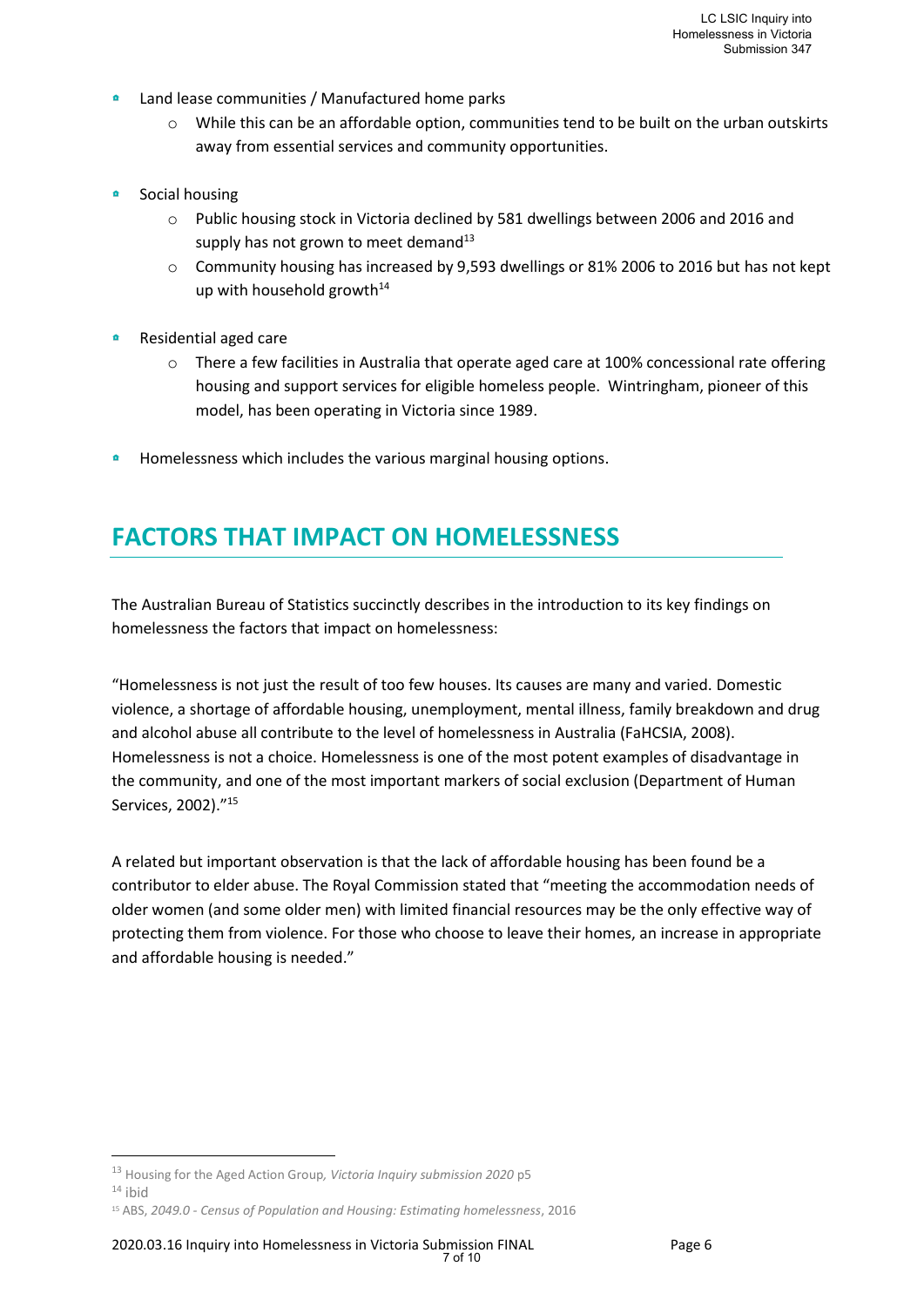### **GOVERNMENT ACTIONS THAT CAN BEAR ON SERVICES**

The approach by Governments to planning and providing for the growing need for affordable housing has historically been piecemeal and fragmented.

All three levels of government have provided housing assistance programs and instruments but with little coordination. Government has tended to approach housing policy separately as either a social or an economic asset. An AHURI report comments on the ability of government to respond: "there is almost no coordination between different housing policy instruments nor a conceptual framework through which the role and purpose of these instruments is identified"<sup>16</sup>. Response to the need for housing has largely been left to the market.

In response, ACSA would like to see Government:

#### **1. Develop a national older person's coordinated housing strategy developed through COAG to apply to all levels of governments**

There is a need for government to take on a coordinating role to explore the issues, to develop an integrated plan and provide the necessary incentives and regulatory framework to deliver on this need both now and into the future. This would entail the development of critical reporting on housing supply, demand, levels of ownership and affordability, similar to the National Housing Supply Council which the Federal Government disbanded in 2014.

#### **2. Work across a variety of initiatives**

Government could investigate and facilitate a number of initiatives as part of a multipronged approach, for example:

 $\triangleq$ Increase social housing built on the principle of Housing First.

The guiding principle of Housing First is to prioritise housing for people experiencing homelessness. The principle is that safe and secure housing is quickly provided prior to, and not conditional upon, addressing other health and well-being issues. For older people, housing providers also need to be partnered with home care providers for the delivery of services. Housing supply needs to grow to meet the demands long term. This model which began in the United States in the early 1990s has since been taken up by several European countries, Canada, New Zealand and a pilot program by Mission Australian from 2010-2013. This MISHA project found that after two years, 97% of clients were still living in secure housing and the cost savings to government equated to \$8,002 per person per year.<sup>17</sup>

Housing needs to be supplemented by case management. Research shows that it costs government more to keep a person chronically homeless than it costs to provide permanent supportive housing to end homelessness. <sup>18</sup> Tenancy management needs to be supportive and

<sup>&</sup>lt;sup>16</sup> Dodson, J., de Silva, A., Dalton, T. and Sinclair, S. (2017) Housing, multi-level governance and economic productivity, AHURI Final Report 284, Australian Housing and Urban Research Institute Limited, Melbourne,

http://www.ahuri.edu.au/research/final-reports/284, doi:10.18408/ahuri-5307501 page 28

<sup>17</sup> <https://www.ahuri.edu.au/policy/ahuri-briefs/what-is-the-housing-first-model> viewed 17/02/2020

<sup>18</sup> <https://academic.oup.com/bjsw/article-abstract/47/5/1534/2622376> viewed 26/03/2020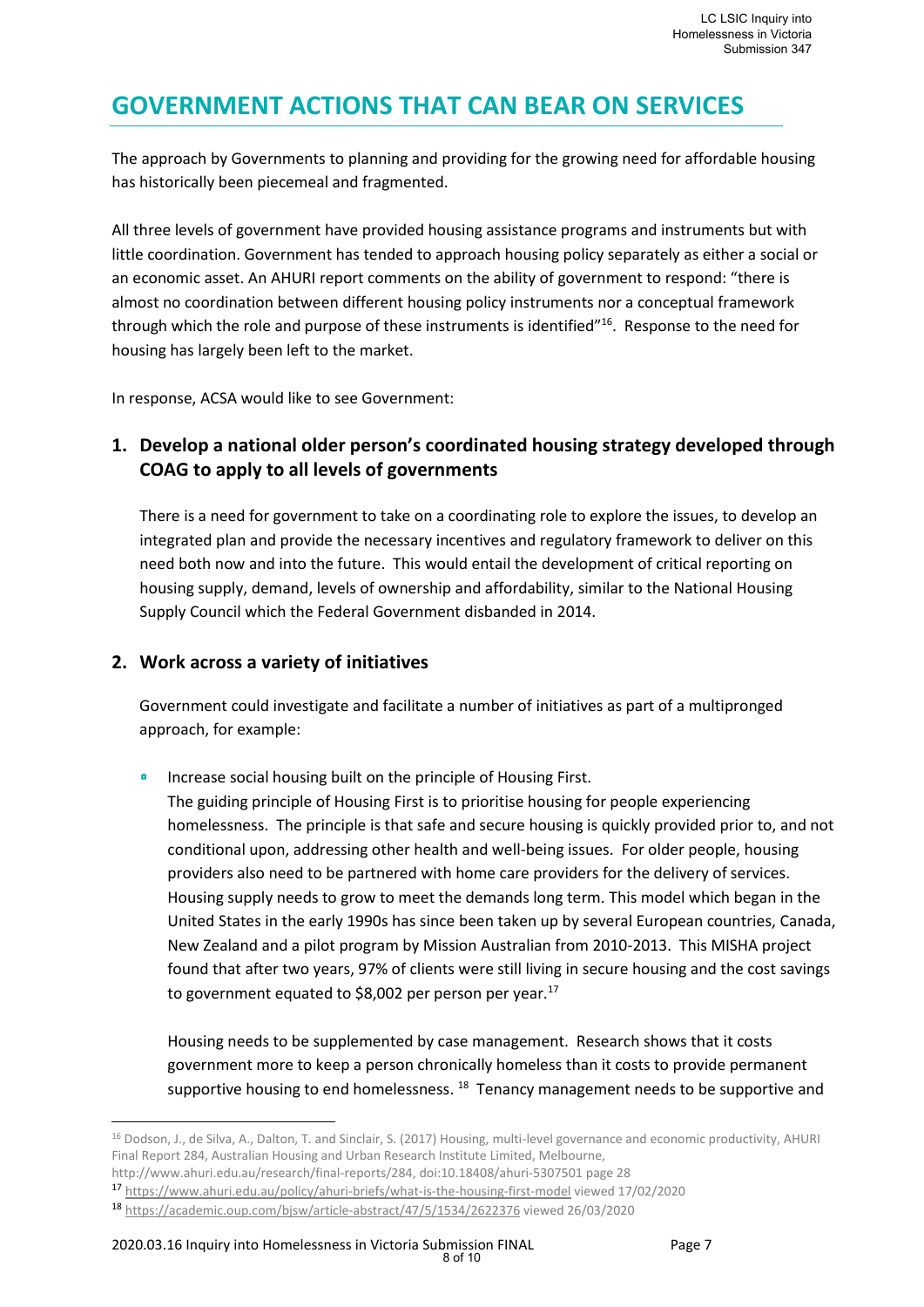focused on maintaining tenancies for particularly the chronically homeless older person.

- $\bullet$ Pop-up housing for the homeless in vacant buildings In 2016 a property developer in Melbourne proposed housing the homeless in vacant office buildings as short term crisis accommodation. 19 This would apply typically for office buildings lying idle for 18 months while waiting for planning processes and redevelopment. The proposal was to temporarily partition existing toilet and shower facilities and create separate lockable rooms within an open-plan office. This concept has also been tried in other States. For example, Uniting in NSW repurposed one of its old aged care homes set for demolition into a temporary home for women aged 45 and over $^{20}$
- Convert old pubs to provide for the homeless Anglicare Sydney in 2013 commenced an initiative to convert old pubs into bed-sitter style rooms with private bathrooms and kitchenettes, residences for older people at risk of homelessness. Projects are intended to provide high-quality, affordable housing along with support services to rental tenants that foster independence and connection to the local community.
- $\hat{\mathbf{n}}$ Increase supply of "last resort housing" for the homeless In a recent report and using a cost-benefit analysis, the University of Melbourne found that it is cheaper to provide last resort housing to homeless people than to leave them sleeping rough.<sup>21</sup> Last resort housing refers to legal rooming and boarding houses and emergency accommodation.

#### **3. Facilitate investment in the 'Build to Rent' model for the development of affordable housing for seniors**

Government could facilitate and encourage the development of this 'Build to Rent' affordable rental model giving priority access to socially disadvantaged older Australians

This model is popular in central Europe where large insurance companies, banks and pension funds (e.g. Allianz, UBS, Credit Suisse, Swiss Re) own and manage whole buildings and provide affordable, long-term rental housing at scale.

Typically, in Australia, large super funds contribute to property investments through direct ownership but mainly through investments in Real Estate Investment Trusts (REITs). Significant work is being done by First State Super and Hesta in delivering affordable housing for key workers.

In Australia, these are mainly in the commercial, office and industrial property but generally not in the residential sector.

With the very large Australian super funds looking for long term steady returns, especially in the current low interest environment, investing in large build -to-rent residential developments could

<sup>19</sup> <https://www.abc.net.au/news/2016-07-12/idea-to-house-homeless-in-vacant-office-buildings/7623066> viewed 23/03/2020

<sup>20</sup> https://www.abc.net.au/news/2018-07-02/pop-up-shelter-for-homeless-women-makes-use-building-sydney/9918850 <sup>21</sup> Witte, E. 2017 *The case for investing in last resort housing*, MSSI Issues Paper No. 10, Melbourne Sustainable Society Institute, The University of Melbourne